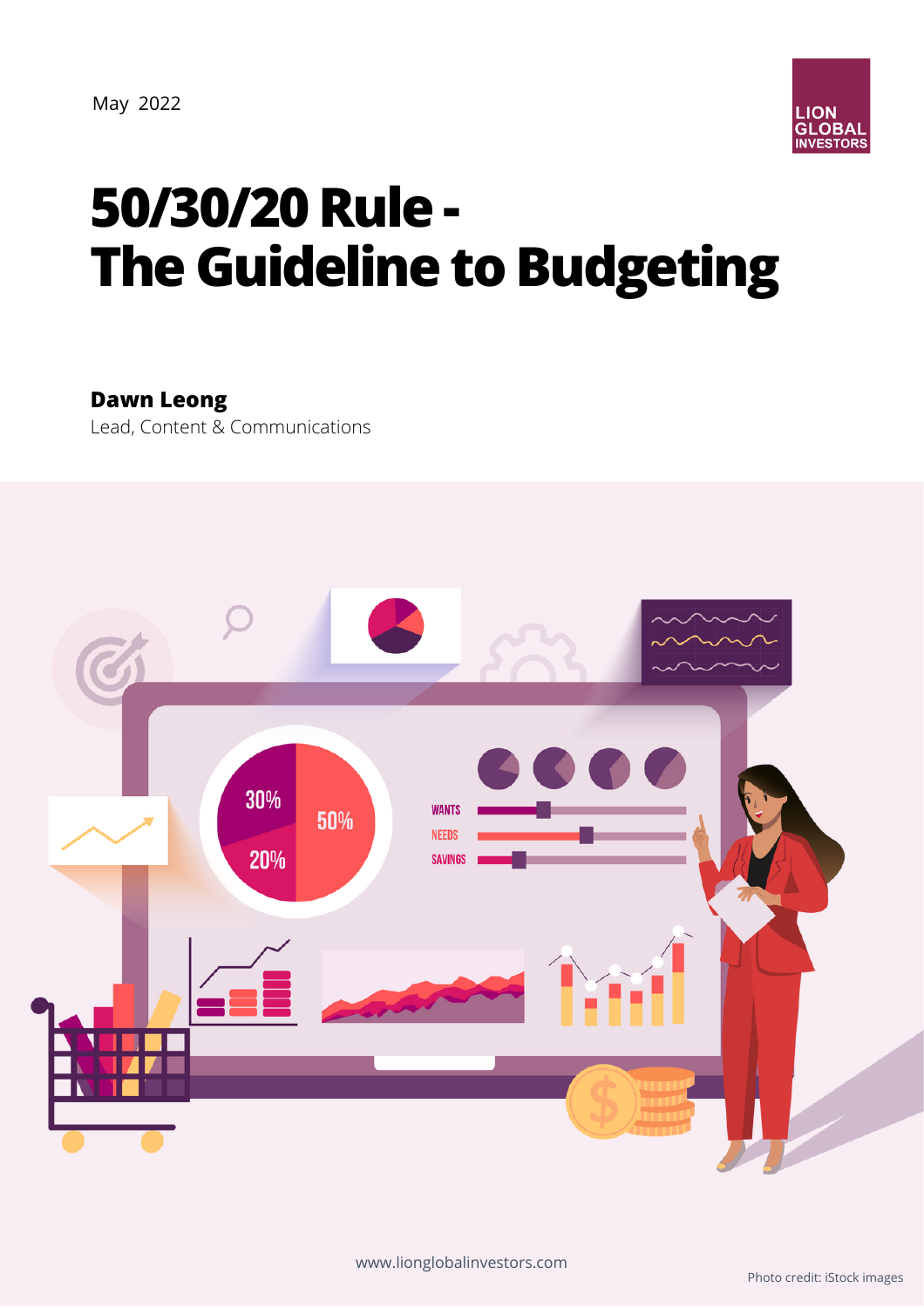# **What is it?**

The 50/30/20 rule was coined by Elizabeth Warren (ex US senator) and explained in her book "All Your Worth: The Ultimate Lifetime Money Plan". It is a simple way to budget, and a guideline for how to allocate your after-tax income into three key buckets: 50% to "needs", 30% to "wants" and 20 to "savings".

#### **50% to Needs**

This includes all of your essentials, i.e. your must-haves and must-dos. For example, this category covers all of your bills (utilities and phone), groceries, rent or mortgage payments, insurance premiums, and transportation. If your needs account for over 50% of your monthly income, then you may need to consider re-evaluating your lifestyle in order to meet your long-term financial goals.

#### **30% to Wants**

This includes your desires, but not necessarily items that you cannot live without. For example, this category covers discretionary spending such as dining out, vacations, extra-curricular hobbies such as wakeboarding or gym memberships.

## **20% to Savings**

Savings are money that you set aside for future use. First, we save for an emergency fund. In other words, we save "for a rainy day". It is inevitable that at some point in our lives, we will be faced with emergencies or crises in some way, shape or form. Conventional wisdom suggests that an emergency fund should be around 6 months of your basic spending on food, rent and utilities. Second, we save to invest. The type of investments that you choose will depend on factors such as your risk appetite, targeted return as well as time horizon. Third, we save for retirement. The sooner we start saving for retirement, the sooner we can life proof our financial wellness. While retiring before 40 is but a pipedream for most, proper planning can enable us to plan for a more comfortable retirement when we are old and grey.



## **Conclusion**

Ultimately, this is but a guideline to allocating your money to achieve your financial goals. Of course, the percentages can vary depending on factors such as where you are based (cost of living) and how much you are earning every month; one can modify this to suit your individualized needs and personal circumstances. "Needs" and "wants" can also be very subjective as well. With that said, having an intuitive number in mind can help you stay on track and evaluate your spending and saving. There are many financial tools and apps out there that can help you calculate the numbers; having a simple rule such as the 50/30/20 is also easily done on an excel spreadsheet. Once you have everything set up, do not hesitate and get started today!

<sup>2</sup> **Lion Global Investors** A member of the OCBC Group